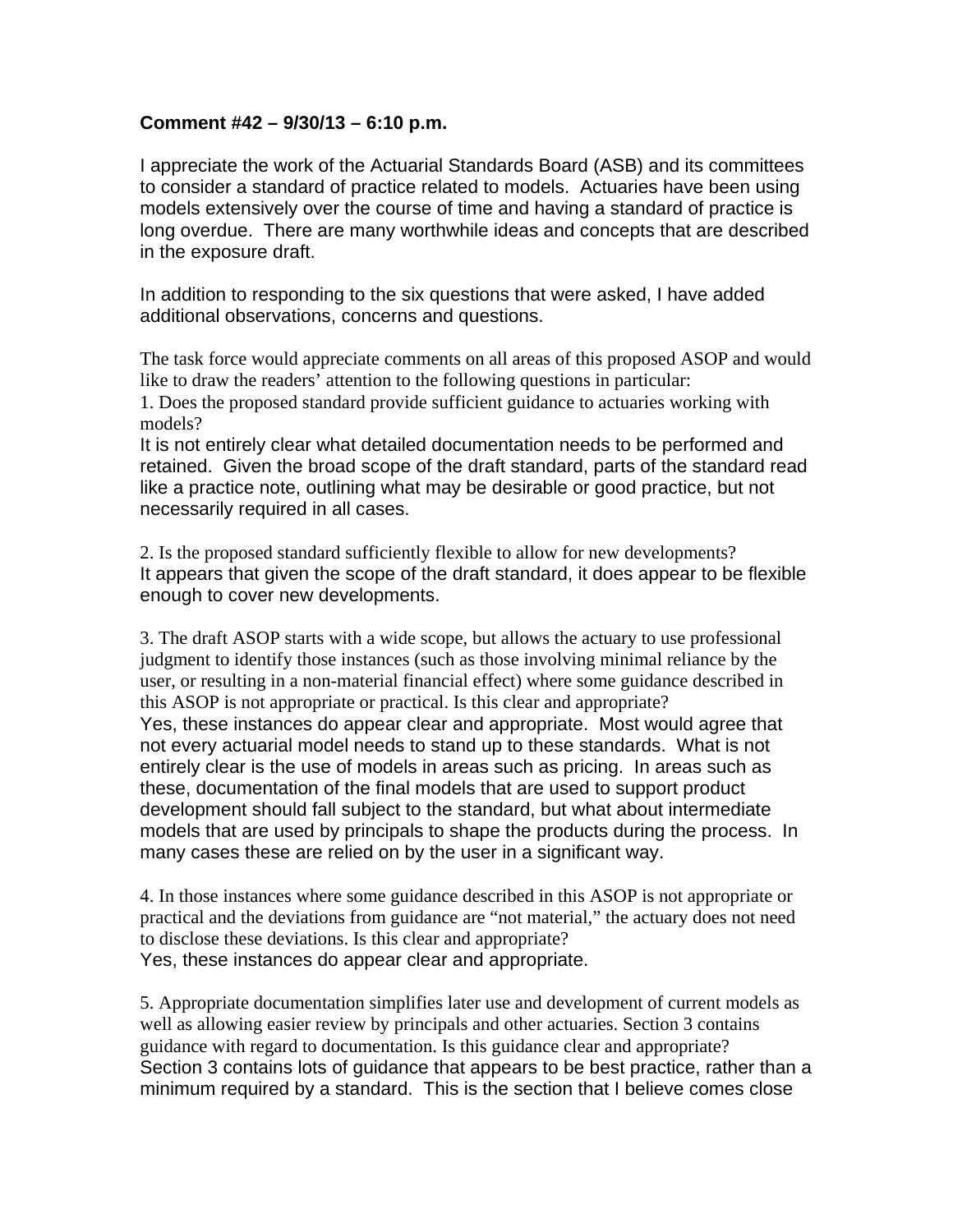to being a practice note, providing guidance on good practice. The guidance is clear. I do not believe it is necessarily appropriate as a standard.

6. Does the use of bold font to identify defined terms improve the readability and clarity of the standard? If not, what suggestions do you have to improve the recognition of defined terms in the standard?

Overall, I believe it helps to improve readability of the standard. There are paragraphs that use many of the defined terms, which results in lots of use of the bold font. In those few cases, it does not clarify.

## Other comments:

The effective date does not make it clear what aspects of using models are required. Does this apply to existing models that are used after the effective date, or does it only apply to new models developed after the effective date. If the former, a transition time longer than four months may be required.

The draft includes many good suggestions. In some cases the good suggestions appear to be "best practice" rather than a minimum standard. It also appears to result in many cases of "should consider" comments? Does the standard get diminished because the scope is so broad?

There are many instances in the draft standard where it says the actuary should consider, meaning that it is not required. Is it really the intent that the scope of this standard will cover any model used by an actuary in any practice area? Actuaries use models in many places. Many of these models (especially capital markets models – a.k.a. economic scenario generators) are developed outside of the actuary's expertise. A method of selecting model points to represent groups of policies is a model. Are shortcuts a model?

Does an actuary outside of "traditional" actuarial roles using a model need to comply with the standard? Consider an investment professional who is an actuary or a finance professional with actuarial credentials who works with models for an insurance enterprise.

I am concerned the standard may set unrealistic documentation expectations on models that are run with high frequency. If you adhere to the standards that the model needs to be documented with every realization of the model, it could be quite burdensome for some of processes that use models like pricing or hedging, where there are many realizations of the model and the results are not insignificant.

In Section 3.3.1 the validation described appears to rely heavily on analyzing the model outcomes to determine validity. I believe that validation is also an important requirement of the development phase of models.

In Section 3.3.2 there is only a cursory discussion of governance. More detail